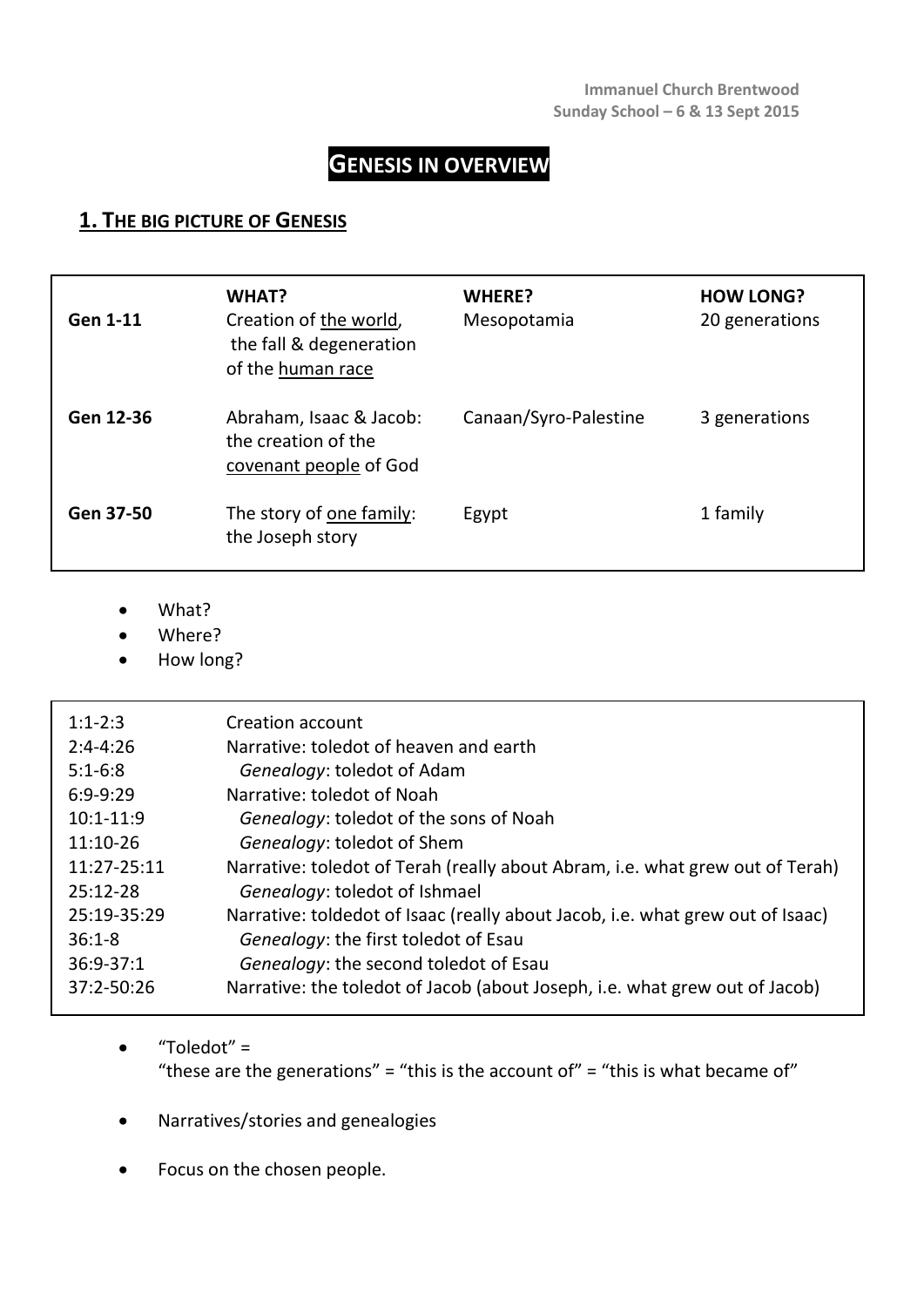## **2. AN OUTLINE OF GENESIS**

- **(a) 1:1-2:3 The God of the Bible is the unrivalled creator – and He made this world very good** (read 1:1-5, 1:26-28, 1:31-2:3 for a feel of the section)
	- **Creation is a process of forming and filling**
	- **Creation is by the voice of God**
	- **People, made in God's image, are to rule the world under him**
	- **Creation is perfect: good, good, very good... and culminates in rest.**
	- **•** The creator God is without peer and competitor and we belong to him.
	- **What about Genesis 1-2 and science?**
- **(b) 2:4-4:26 The story of creation will be the story of man – made for perfect relationships, yet rebelling and experiencing the loss of relationship with God and each other** (2:8-18, 3:1-6)
	- **Eden is like the temple sanctuary**
	- **Man's task and man's helper**
	- **Rebellion and wrath**
- **(c) 5:1-9:29 Adam's sinful family faces death and judgment. But there's salvation for those who walk with God** (5:1-8, 6:5-8, 9:12-17)
	- **The reign of sin and death**
	- **Flood-judgement and covenant with creation**
	- **So, walk with God – like Enoch (5:24) and Noah (6:8-9).**
- **(d) 10:1-11:26 God sovereignly scatters the (fearful and proud) nations** (11:1-9)
	- **Fear and pride... and God's judgement (see Acts 2)**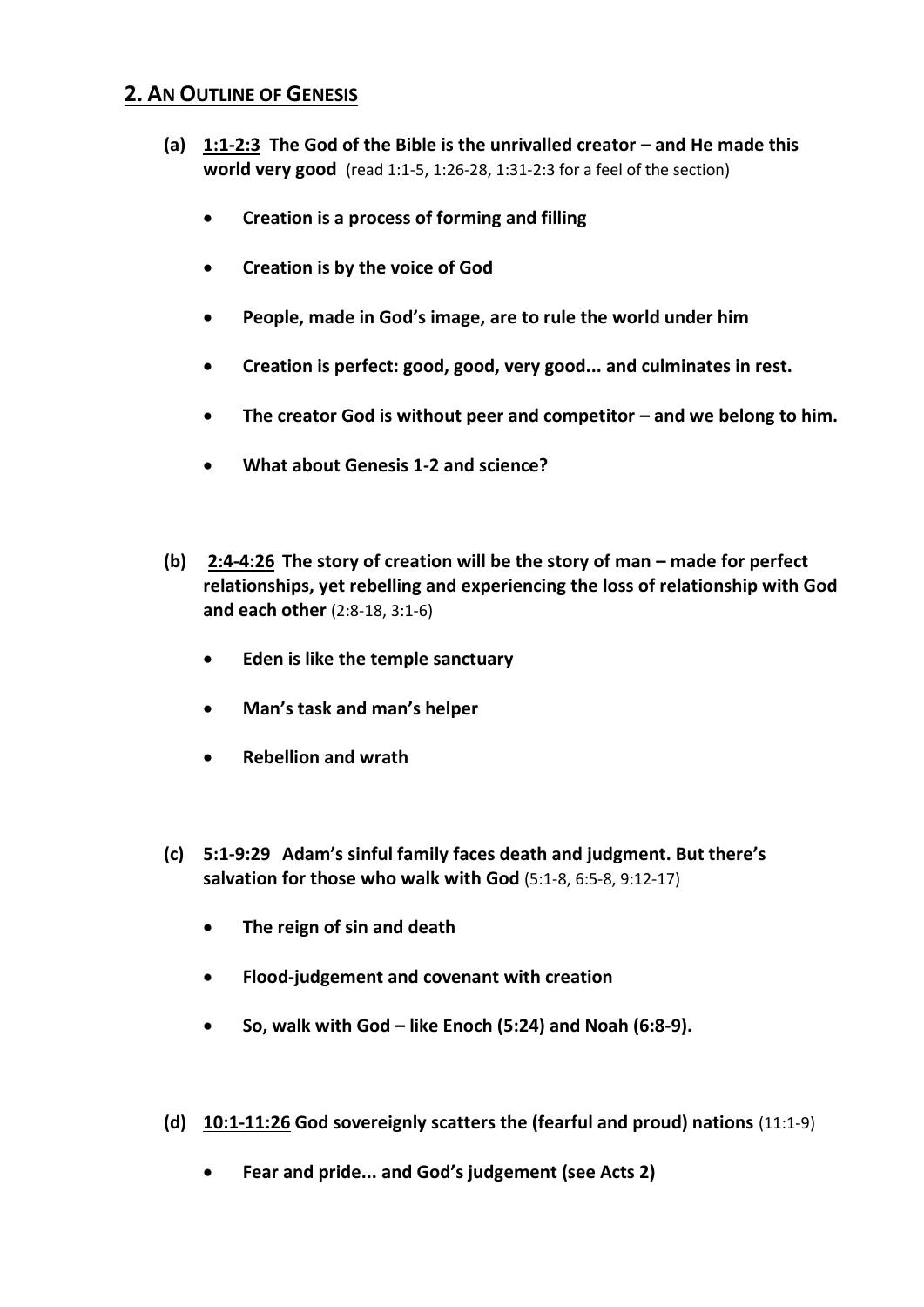- **(e) 11:27-25:18 Abraham: salvation for the world will come through God's covenant promises** (12:1-7, 15:1-19, 16:1-4)
	- **Abraham: often sinful and unbelieving**
	- **The Lord takes the initiative: the God of covenant promises**

Promises to Abram – 12:1-6

"Covenant" promises to Abram – 15:1-19 (cf. Jeremiah 34:18)

Covenant of circumcision – 17:1-27

Abraham tested – Genesis 22: salvation through the *obedient man* and *God's provision of sacrifice*

**Covenant and gospel (see Galatians 3, Romans 4, Revelation 21:3)**

The ONE "seed" of Abraham = Jesus (Galatians 3)

Abraham's enormous FAMILY = all who trust in Jesus (Romans 4)

Faithful covenant God: I will be their God, & they will be my people

- **(f) 25:19-37:1 (Isaac &) Jacob: the Lord likes to use and choose sinful people** (25:19-34, 28:10-15)
	- **•** Struggle, conflict and sin
	- **Election: God chooses whoever he likes**

Genesis 28:15, "I will be with you"

Romans 9:10-12, Malachi 1:2-3